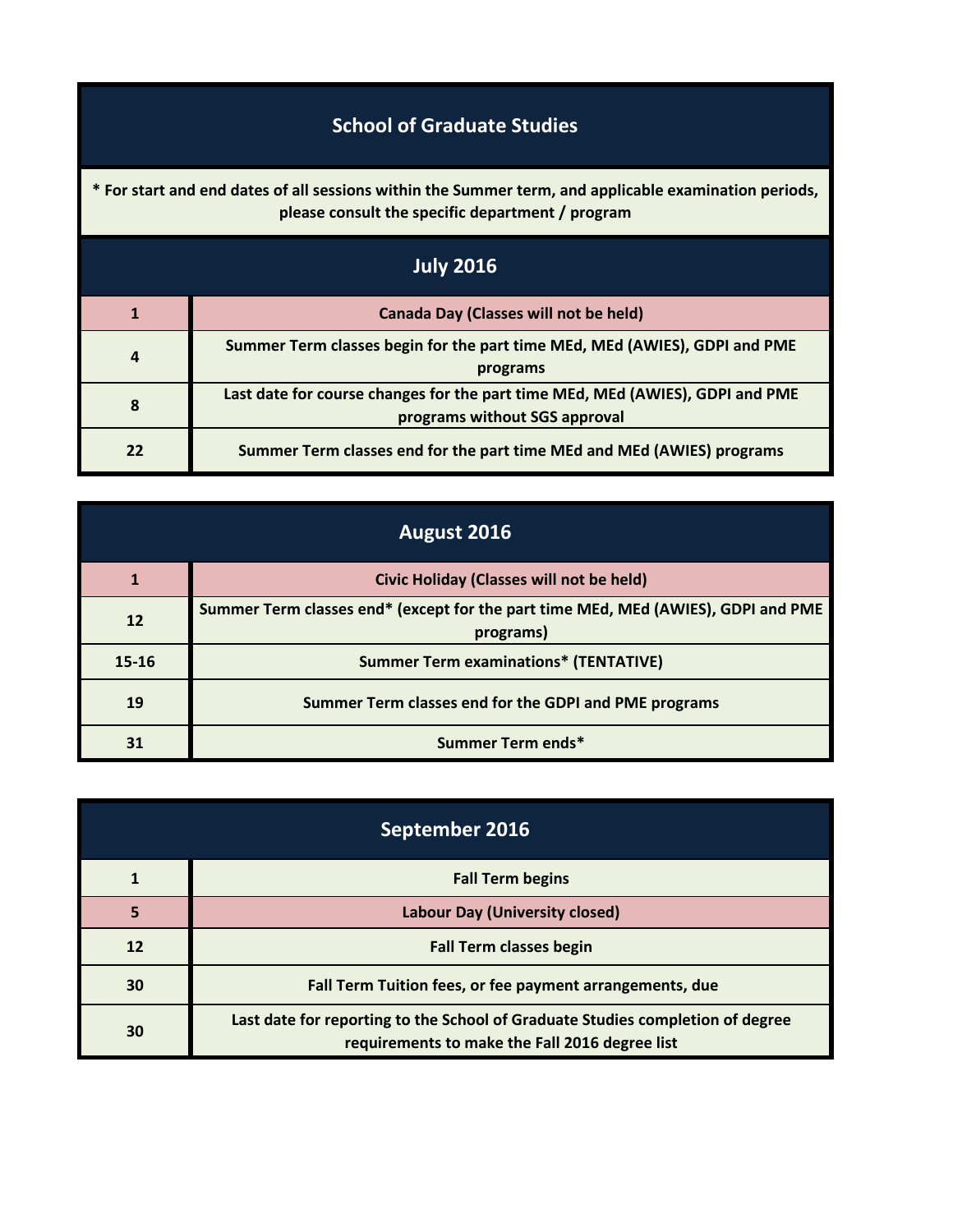| October 2016 |                                                                          |
|--------------|--------------------------------------------------------------------------|
|              | Last date for course changes for the Fall 2016 Term without SGS approval |
| <b>10</b>    | <b>Thanksgiving Day (University closed)</b>                              |
| 15           | Last date to apply to graduate for Fall 2016                             |
| 16           | <b>University Day</b>                                                    |

| November 2016 |                                                        |
|---------------|--------------------------------------------------------|
| <b>TBA</b>    | <b>Fall 2016 Convocation</b>                           |
|               | Remembrance Day (Classes cancelled 10:30 - 11:30 a.m.) |

| December 2016 |                                                                                                |
|---------------|------------------------------------------------------------------------------------------------|
|               | First date to Apply to Graduate in Spring 2017                                                 |
|               | <b>Fall term classes end</b>                                                                   |
| $3 - 6$       | Fall term pre-examination period                                                               |
| 6             | Commemoration Day (academics cancelled except for clinical responsibilities and field<br>work) |
| $7 - 21$      | <b>Fall Term examination period (TENTATIVE)</b>                                                |
| 31            | <b>Fall Term ends</b>                                                                          |

| January 2017 |                                                                   |
|--------------|-------------------------------------------------------------------|
|              | <b>New Year's Day (all classes cancelled)</b>                     |
|              | <b>Winter Term begins</b>                                         |
| 9            | <b>Winter Term classes begin</b>                                  |
| 9            | International Student Orientation for Winter Term admissions      |
| 10           | Winter Term Tuition fees, or fee payment arrangements, due        |
|              | Last date to drop Fall-Winter (full) courses without SGS approval |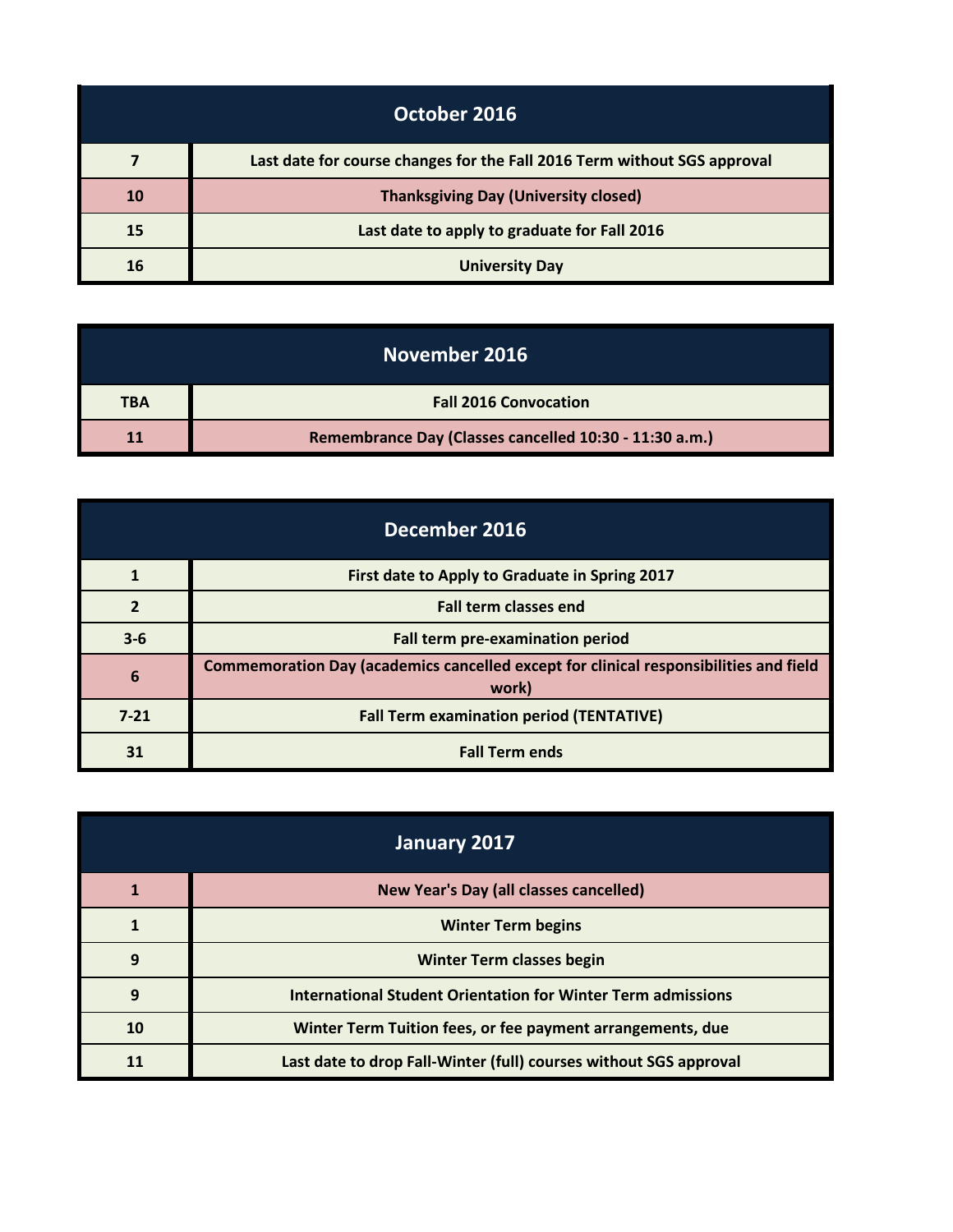| <b>February 2017</b> |                                                                            |
|----------------------|----------------------------------------------------------------------------|
| 10                   | Last date for course changes for the Winter 2016 Term without SGS approval |
| 20                   | <b>Family Day (classes will not be held)</b>                               |
| 21-24                | Mid term Reading Week (not applicable to MScOT or MScPT programs)          |

## **March 2017**

| <b>April 2017</b> |                                                                                                                                  |
|-------------------|----------------------------------------------------------------------------------------------------------------------------------|
| 7                 | <b>Winter Term classes end</b>                                                                                                   |
| $8 - 12$          | Winter Term pre-exam study period                                                                                                |
| $13 - 27$         | <b>Winter Term Examinations period (TENTATIVE)</b>                                                                               |
| 14                | Good Friday (classes / examinations will not be held)                                                                            |
| 28                | Last date for reporting to the School of Graduate Studies completion of degree<br>requirements to make the Fall 2017 degree list |
| 30                | <b>Winter Term ends</b>                                                                                                          |
| 30                | Last date to apply to graduate in SOLUS in Spring 2017 (TENTATIVE)                                                               |

| <b>May 2017</b>                                                                                                                                               |                                                                   |
|---------------------------------------------------------------------------------------------------------------------------------------------------------------|-------------------------------------------------------------------|
| NOTE: Spring 2017 Convocation: Dates will be determined in November 2016. Please refer to<br>http://www.queensu.ca/registrar/convocation to view these dates. |                                                                   |
|                                                                                                                                                               | <b>Summer Term begins*</b>                                        |
|                                                                                                                                                               | Summer Term tuition fees, or fee payment arrangements, due        |
| 1                                                                                                                                                             | Summer Term classes begin*                                        |
| 22                                                                                                                                                            | Victoria Day (classes will not be held)                           |
| 26                                                                                                                                                            | Last date for course changes for Summer term without SGS approval |